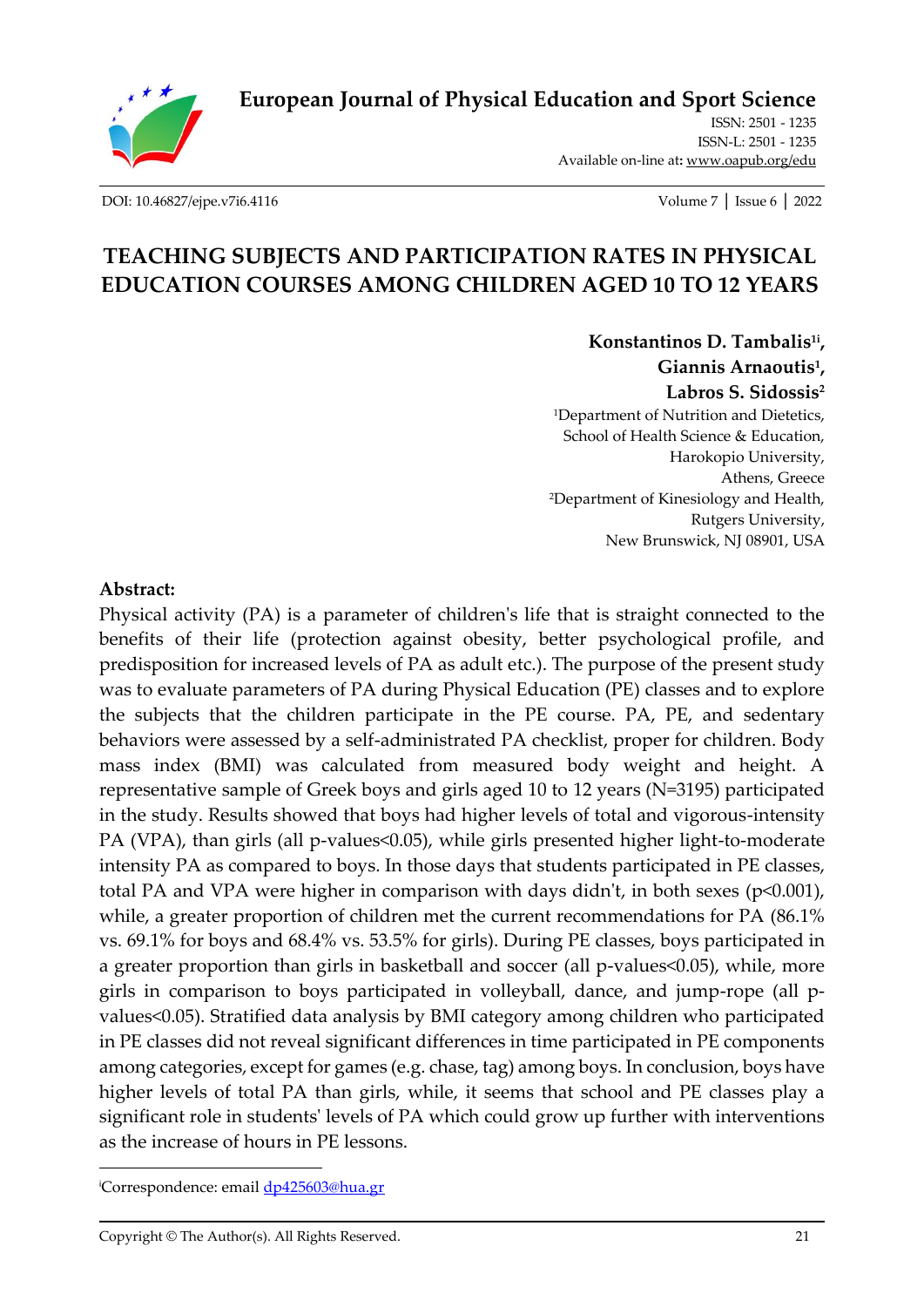**Keywords:** children, physical activity, school, physical education

#### **1. Introduction and Literature Review**

Physical activity (PA) is a parameter of children's life associated with health benefits such as avoiding excessive weight gain, lower blood pressure, better psychological profile, predisposition to increased PA as adults, etc. (Blair & Brodney, 1999). An unhealthy lifestyle in childhood easily leads to a similar lifestyle in adulthood, while a physically active child is more likely to continue to be active in adulthood, gaining significant health benefits (Fogelholm, 2008). Studies in school children have shown that the main risk factors for the development of cardiovascular disease (HDL-C, HDL-C/TC, systolic pressure), are directly related to the levels of PA (Flouris, Bouziotas, Christodoulos, & Koutedakis, 2008), while generalized prognosis models suggest that changes over time in obesity are significantly associated with PA (Koutedakis, Bouziotas, Flouris, & Nelson, 2005). Moderate to high-intensity PA may have a better effect on maintaining and promoting health than low-intensity PA (Brown et al., 2004). The World Health Organization recommendations for PA state that children should engage in moderate to high-intensity PA for at least 60 minutes a day to achieve optimal health benefits (World Health Organization, 2016). Moreover, several studies in children have shown a tendency to move away from the active transition to school (by walking or cycling), while, in addition, it appears that a significant number of children do not meet current PA recommendations, results that are more visible in girls (Lee, Orenstein, & Richardson 2008; Tudor-Locke, Ainsworth, & Popkin, 2001).

Physical Education (PE) is an integral part of the school program characterized by a planned, sequential curriculum and is recommended internationally as essential as it provides cognitive content and instruction designed to develop knowledge, motor skills, and behaviors to increase PA and organized exercise (US Department of Health and Human Services, 2020). Regular participation in PA is a national learning focus for PE, a focus intended to make possible the establishment of habitual engagement in PA. Studies among children aimed to quantify the benefits of PA and PE during the school day reported that among the benefits included higher levels of physical fitness, reduced body fat, and decreased risk for cardiovascular disease (Dwyer, Coonan, Worsley, Leitch, 1979; Dwyer, Coonan, Leitch, Hetzel, & Baghurst, 1983). A study exploring the effects of daily PE during elementary school on PA during adulthood revealed that PE was associated with PA in later life for females but not males (Trudeau, Laurencelle, Tremblay, Rajic, & Shephard, 1999). Also, longitudinal studies propose that PE experiences may be related to adult engagement in PA [\(Glenmark, 1994;](https://www.ncbi.nlm.nih.gov/books/NBK201501/) Telama, Yang, Laakso & Viikari 1997).

Thus, the purposes of the current study were to incorporate parameters of PA during Physical Education (PE) classes and to explore the subjects that the children participate in the PE course in a representative sample of Greek students aged 10 to 12 years, by gender and body mass index status.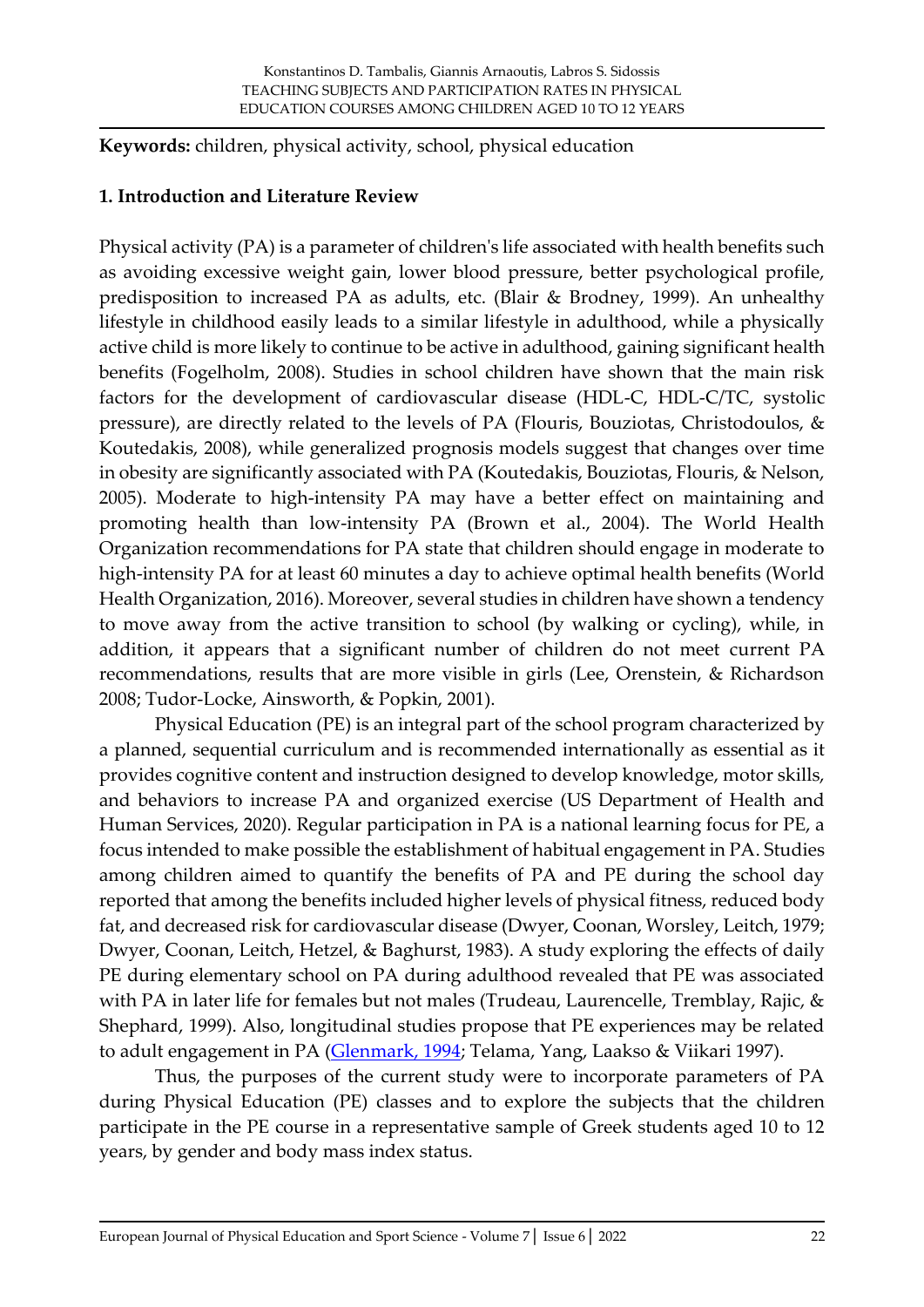### **2. Material and Methods**

# **2.1 Participants and Procedures**

Population data derived from a national, school-based, follow-up health survey. A total of 3,195 children (1,602 from the 5th grade and 1,593 from the 6th grade) participated in the study. Five hundred and eighty-four children (18.2%) were recruited from rural areas and 2,611 children (81.8%) were recruited from urban areas (boys 50.2% and 49.8% girls). Anthropometric, PA, and sedentary behavior data, and information about age, gender, and area, were collected from children in 70 elementary public and private schools randomly selected from the whole country. To avoid potential seasonal effects on P.A., the assessments were performed between September 10 and June 15 (compulsory operation period for all schools of Primary Education in Greece). The schools were from 28 prefectures of Greece, representing over 85 % of the population. The sampling procedure assured the proportional enrolment of children based on the urban/rural areas student population distribution (i.e., flat, mountainous, and island locations) as well as concerning the attendance or not of the PE course. The distribution between rural and urban areas was based on the Hellenic National Statistics Service criteria (consensus 2011). Areas with less than 5,000 inhabitants and a mean population density of 27 inhabitants per square kilometer were considered rural (Services HS, 2010).

To avoid the possible effect of seasonality on the PA and the teaching subjects of the PE, the study was conducted proportionally equally between September 10 and June 15 (period during which students are required to attend Primary Schools). Also, aiming to investigate the average weekly PA of the participants, the study was implemented on Monday (recording the PA of Sunday) and from Tuesday-Friday (recording the PA of Monday to Thursday). The days of the survey were distributed in such a way that on Monday 2/7 of the measurements were performed (holidays) and the other 4 days (Tuesday-Thursday) the remaining 5/7 (school days), respectively. With this separation, an attempt was made to ensure the greater representativeness of the average daily valuation of the weekly PA and PE lessons. The sample number was determined with a sampling rate and statistical power of 85% ( $\alpha$ =5%).

# **2.2 Self-Administrated Physical Activity Checklist**

The Self-Administered Physical Activity Checklist (SAPAC) used is a translated and slightly modified version of the original questionnaire, which includes the most common activities in the Greek data, suitable for epidemiological studies assessing PA in children (Sallis et al., 1996). In particular, baseball/softball and American football were removed from the standard questionnaire because they are not at all common among Greek students, and handball was added, which is included in the PE curriculum and martial arts (karate, judo, tae-kwon-do, kick-boxing, etc.) as a fairly widespread form of exercise among the children of our country. The SAPAC is a one-day recall questionnaire, it records information of the previous day, closed type, simple, clearly worded, and applied to the whole class at the same time. It includes a list of 21 activities, while there is the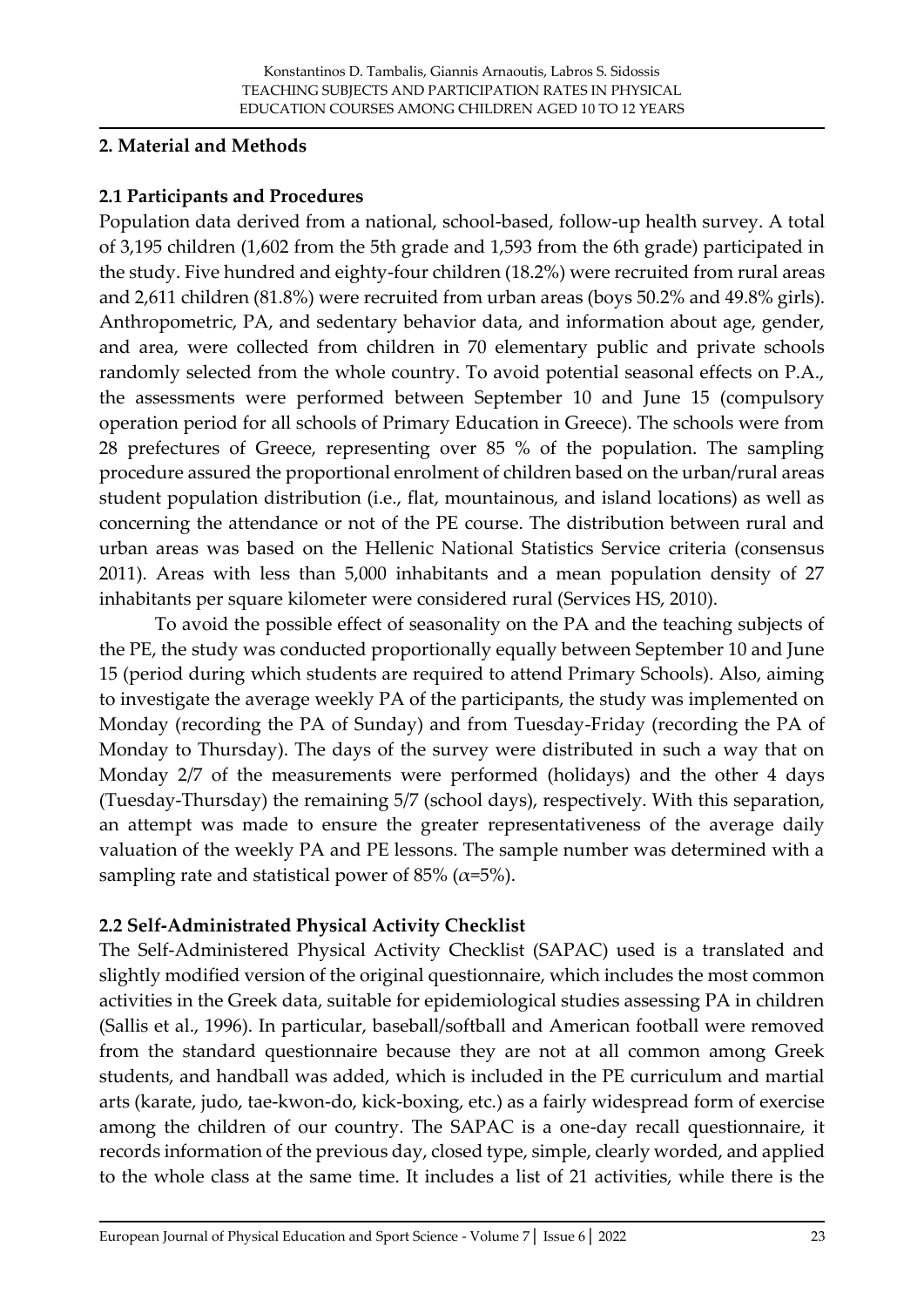possibility of recording additional activities that are not mentioned in it. The children record the time (in minutes) for each of the activities listed in the previous day if it lasted at least 5 minutes. The day is divided into three parts: before, during, and after school. In addition, for each reported PA, the children record a personal assessment of its intensity, i.e. they state whether it caused them to pant or get tired: not at all, more or less. Therefore, the questionnaire assesses both organized exercise (school sports, extracurricular sports) and leisure time (walking, free play, etc.) and records their main factors (type, intensity, duration, total volume). Apart from these, other activities-habits of the children are reflected, such as watching TV, playing TV or computer games, and learning foreign languages so that it is possible to assess the overall picture and the leisure activities of the children. In addition, it is foreseen during the planning of the research to record if some children participated in the PE course the day before. Students completed the questionnaire in the classroom under the guidance and supervision of trained PE teachers. Before completing the questionnaire, a short presentation preceded it, for students to better understand the requirements and possibly improve the accuracy of the reported data. The children were asked to read the completed questionnaire twice, while the researcher, when needed, provided the necessary assistance during its completion. A survey of a Greek student population aged 10-12 years showed that the questionnaire has moderate to good reliability ( $r > 0.85$ ,  $p < 0.001$ ) and validity ( $r = 0.31$  to 0.37, p<0.001) (Gioxari, Kavouras, Tambalis, Maraki, Kollia, & Sidossis, 2013).

# **2.3 Anthropometric Measurements**

Body height was measured by the weight distributed on both legs, the back resting on the wall, and the head in a straight line with a portable height meter (Leicester Height Measurement, TANITA). Bodyweight was measured without shoes and with light clothing with electronic scales (Body Fat Monitor Scale, TANITA BF-522W), in kilograms to the nearest 0.1 kg (e.g. 38.3 kg). It has been imprinted in meters with two decimal places at the nearest 0.5 cm. In particular, for the electronic scale, quality control was performed quarterly regarding the accuracy of its measurements. The Body Mass Index (BMI) was calculated based on the equation: weight (kg) by height (m) squared (kg/m2). BMI cutoff points were used by age and gender category (according to IOTF) for underweight, normal weight, overweight, and obese, as the most proper for epidemiologic studies (Cole, Flegal, Nicholls, & Jackson, 2007).

# **2.4 Data Processing and Statistical Analysis**

Initially, all components of SAPAC were encoded in Metabolic Equivalent (MET) values using the original categorization (Ainsworth et al., 2000). PA components were rated as low to moderate intensity (LMPA) if their value was <5.9 MET, moderate to high intensity (MVPA) if their value was  $\geq$ 2.9 MET, while high intensity (VPA) if their value was  $\geq$ 5.9 ΜΕΤ. The minutes of each recorded PA were multiplied by the corresponding MET value to calculate their MET score. Participants were classified as "active commuters" if they walked or biked to and from school and "passive commuters" if they were driven to and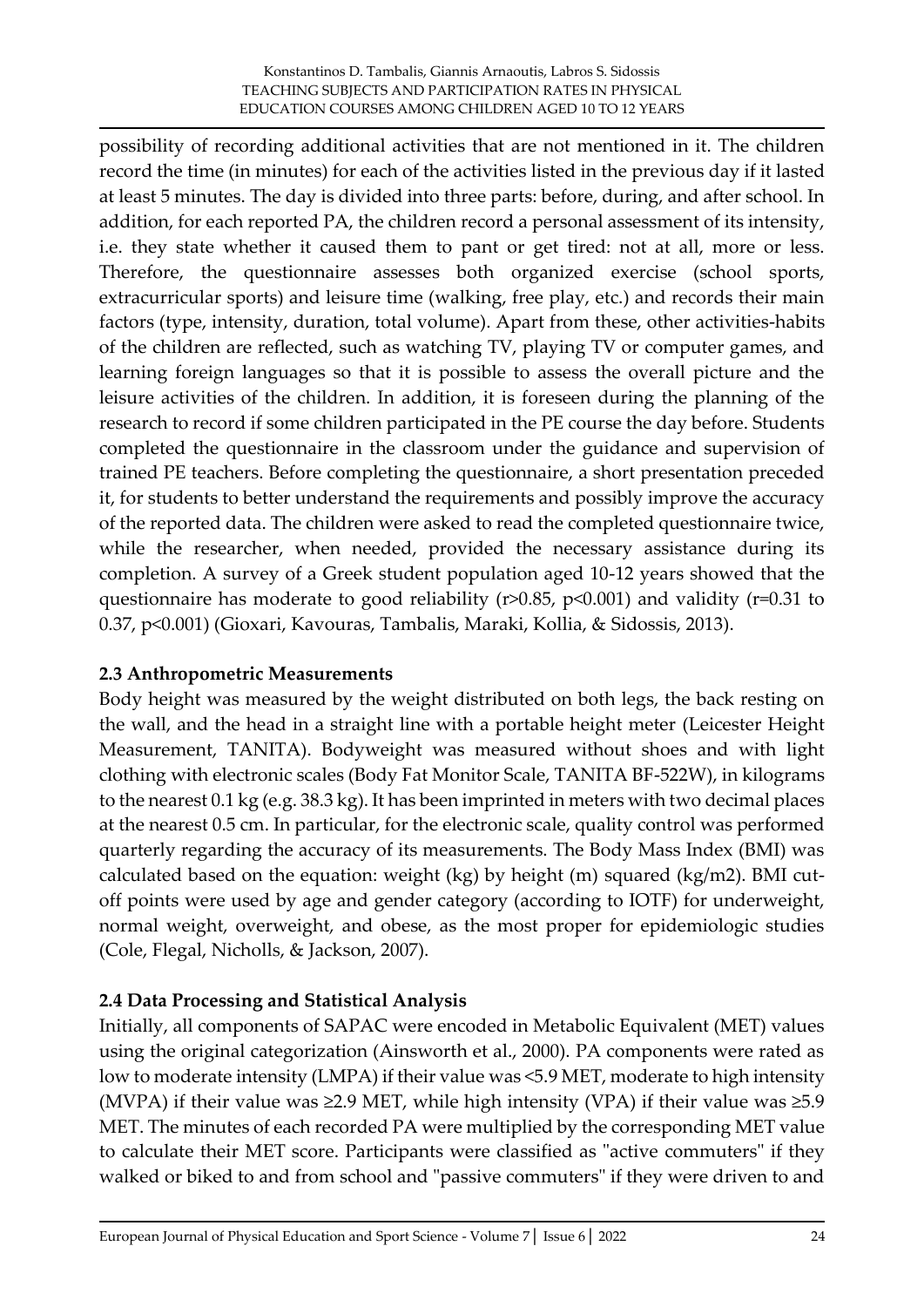from school. Additionally, participants were stratified depending on meeting recommended activity level or not. Specifically, children who participated in MVPA at least 60 minutes per day were considered they be meeting the recommendations for PA level (Bull et al, 2020).

Descriptive characteristics are presented as mean ± standard deviation (Mean ± SD) or as percentages (%). Differences of PA sub-components between genders were assessed using independent samples t-test. Comparisons of the categorical variables (i.e., gender, and BMI categories) were performed using Pearson's chi-square test. Comparisons between differences of mean values of normally distributed variables between BMI categories were tested using the analysis of variance (ANOVA). To evaluate the differences between two specific BMI categories we applied post hoc analysis using the Bonferroni correction rule to adjust for the inflation of Type I error. Normality of residuals, homoscedasticity, and serial dependency was graphically assessed through Q-Q plots. All analyses were performed using the SPSS version 18.0 software for Windows (SPSS Inc., Chicago, Ill, USA). Statistical significance level from two-sided hypotheses was accepted at the 5% level ( $p \le 0.05$ ).

# **3. Results**

Mean values for descriptive participants' characteristics were tabulated by gender (**Table 1**). Boys reported higher levels of total PA, VPA, and total MET's score than girls (all pvalues<0.05), while a greater proportion of them met PA guideline recommendations, as compared to girls (Table 1). On contrary, girls reported longer time on LMPA (pvalue<0.001) than boys. The higher LMPA of girls was more free games (e.g. chase, tag, hopscotch), outdoor play (e.g. climbing trees, hide and seek), and outdoor and indoor chores. When we compared the children by PE classes (**Table 2**), we found that children who participated in PE class had significantly higher total PA (146±56 min/d for boys and 138±55 min/d for girls) and VPA (83±45 min/d for boys and 43±40 min/d for girls) compared to children did not participate (all p-values<0.05), while statistically significant more boys and girls participated in PE classes met the recommendations for PA than those did not participate (86.1% vs. 69.1% for boys and 68.4% vs. 53.5% for girls).

|                          | <b>Boys</b> | Girls       |
|--------------------------|-------------|-------------|
|                          | $(n=1635)$  | $(n=1560)$  |
| Age $(y)$                | 11.0(1.0)   | 11.0(1.0)   |
| Weight (kg)              | 47.9(11.5)  | 48.0 (10.7) |
| Height (cm)              | 150.1(8.5)  | 150.6(8.1)  |
| BMI $(kg/m2)$            | 21.1(3.8)   | 21.1(3.6)   |
| Overweight (%)           | 28.0        | 27.7        |
| Obese $(\% )$            | 11.5        | 10.6        |
| Waist circumference (cm) | 73.5(11.2)  | 71.9(11.1)  |
| Total PA (min/d)         | 127 (55)    | $116(56)^*$ |

**Table 1:** Descriptive characteristics and main physical activity variables of the participants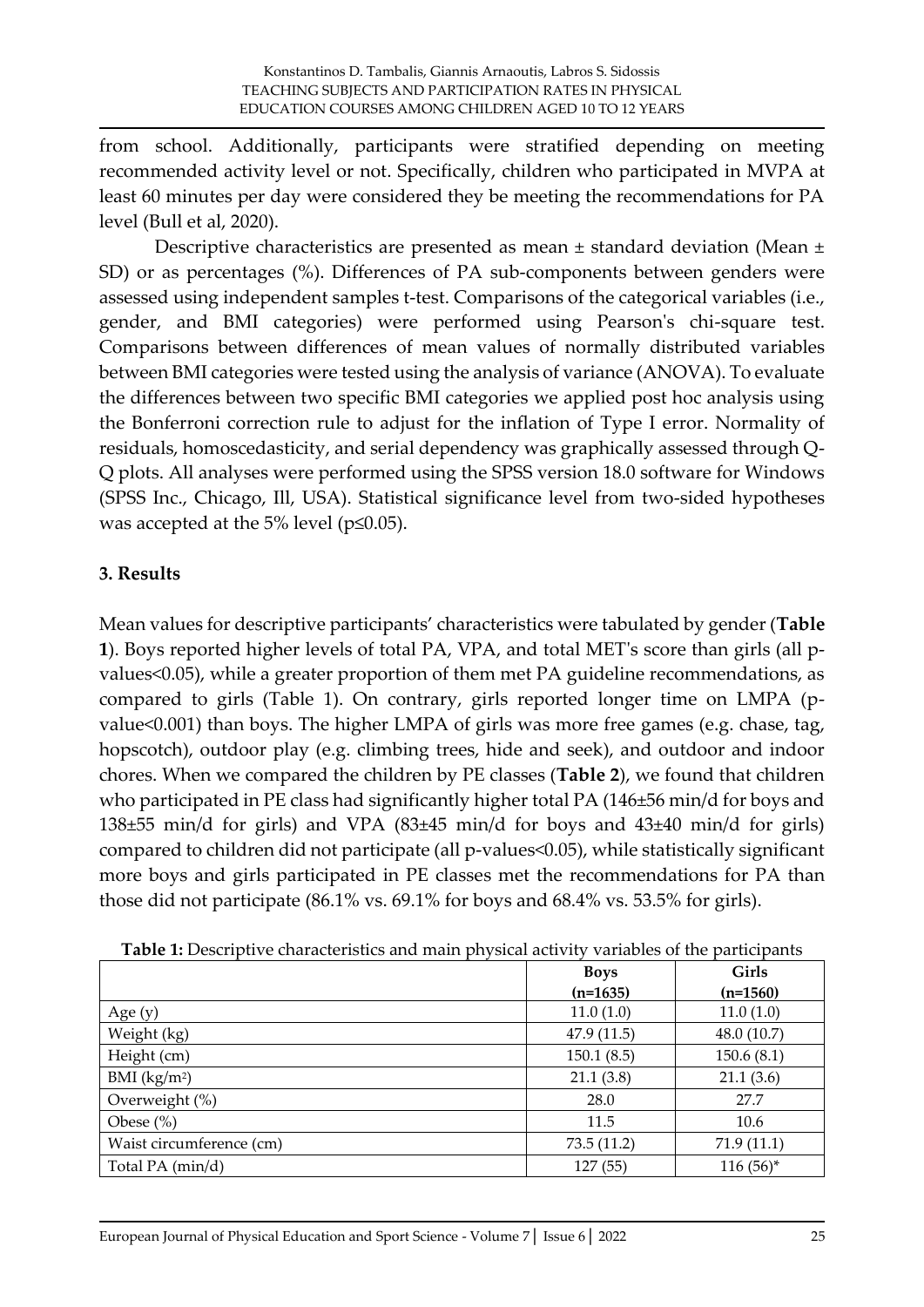#### Konstantinos D. Tambalis, Giannis Arnaoutis, Labros S. Sidossis TEACHING SUBJECTS AND PARTICIPATION RATES IN PHYSICAL EDUCATION COURSES AMONG CHILDREN AGED 10 TO 12 YEARS

| Light to moderate PA (min/d)                                                                         | 64 (42)   | $89(52)^*$   |  |  |  |
|------------------------------------------------------------------------------------------------------|-----------|--------------|--|--|--|
| Vigorous PA (min/d)                                                                                  | 63(43)    | $27(32)^{*}$ |  |  |  |
| Total MET's score (MET)                                                                              | 690 (328) | 550 (284)*   |  |  |  |
| Sedentary behaviours (min/d)                                                                         | 151 (86)  | 139 (83)     |  |  |  |
| Physical Education classes (%)                                                                       | 22.4      | 21.9         |  |  |  |
| Active transportation to school (%)                                                                  | 46.6      | 48.3         |  |  |  |
| Meeting recommended PA <sup>§</sup> level(%)                                                         | 72.6      | $57.1*$      |  |  |  |
| Values are mean (SD) or frequencies (%); BMI, body mass index; PA, physical activity; MET, metabolic |           |              |  |  |  |
| equivalent. <sup>§</sup> Recommended activity level≥60 min of moderate to vigorous PA daily.         |           |              |  |  |  |
| *P<0.05 for differences between boys and girls.                                                      |           |              |  |  |  |

| <b>Table 2:</b> Self-reported physical activity variables by Physical Education participation status |  |  |  |
|------------------------------------------------------------------------------------------------------|--|--|--|
|------------------------------------------------------------------------------------------------------|--|--|--|

|                                                                                               | Yes                         |           | No           |              |  |
|-----------------------------------------------------------------------------------------------|-----------------------------|-----------|--------------|--------------|--|
|                                                                                               | <b>Girls</b><br><b>Boys</b> |           | <b>Boys</b>  | <b>Girls</b> |  |
|                                                                                               | Mean (SD)                   | Mean (SD) | Mean (SD)    | Mean (SD)    |  |
| Total PA (min/d)                                                                              | 146 (56)                    | 138 (55)  | $122(58)^*$  | $110(55)^*$  |  |
| Light to moderate PA (min/d)                                                                  | 63 (44)                     | 95(52)    | 65 (44)      | $87(53)^*$   |  |
| Vigorous PA (min/d)                                                                           | 83 (45)                     | 43(40)    | $57(43)^{*}$ | $23(29)^*$   |  |
| Total MET's score (MET)                                                                       | 815 (343)                   | 667 (305) | 652 (337)*   | 523 (282)    |  |
| Sedentary behaviors (min/d)                                                                   | 137 (84)                    | 139 (86)  | 159 (89)*    | 136 (85)     |  |
| Active transportation to school (%)                                                           | 51.3                        | 50.9      | 48.7         | 49.1         |  |
| Meeting recommended PAS level (%)                                                             | 86.1                        | 68.4      | $69.1*$      | $53.5*$      |  |
| Values are mean (SD) or frequencies (%); PA, physical activity;                               |                             |           |              |              |  |
| *P<0.05 for differences between Physical Education participation status from the same gender. |                             |           |              |              |  |

**Table 3** presents the physical activities in which the students reported that they participated during the PE lesson. Higher percentages of boys participated in basketball and football compared to girls (all p-values<0.05), while greater proportions of girls participated in volleyball, dancing, and jump-rope than boys (all p-values<0.05). Finally, except for the participation time in the jump-rope where girls declared significantly higher time  $[12.3 \ (3.5) \ vs. 9.6 \ (4.7), \ p<0.05]$  than boys, no significant differences were recorded between genders in any other PA. Stratified data analysis by BMI category among boys and girls who participated in PE classes **(Table 4)** revealed significant differences among normal-weight and overweight and obese only for games (e.g. chase, tag) in boys.

# **4. Discussion**

PA levels have emerged as factors that affect children's health (Janssen, & Leblanc, 2010). The purpose of this study was to record the levels of PA during PE courses and to investigate parameters of PE such as students' participation rates and curriculum components. The population data is based on a two-year survey of a representative sample of 3,195 students from all geographical regions of the country. The self-reported PA questionnaire used in the present study has been designed for children and in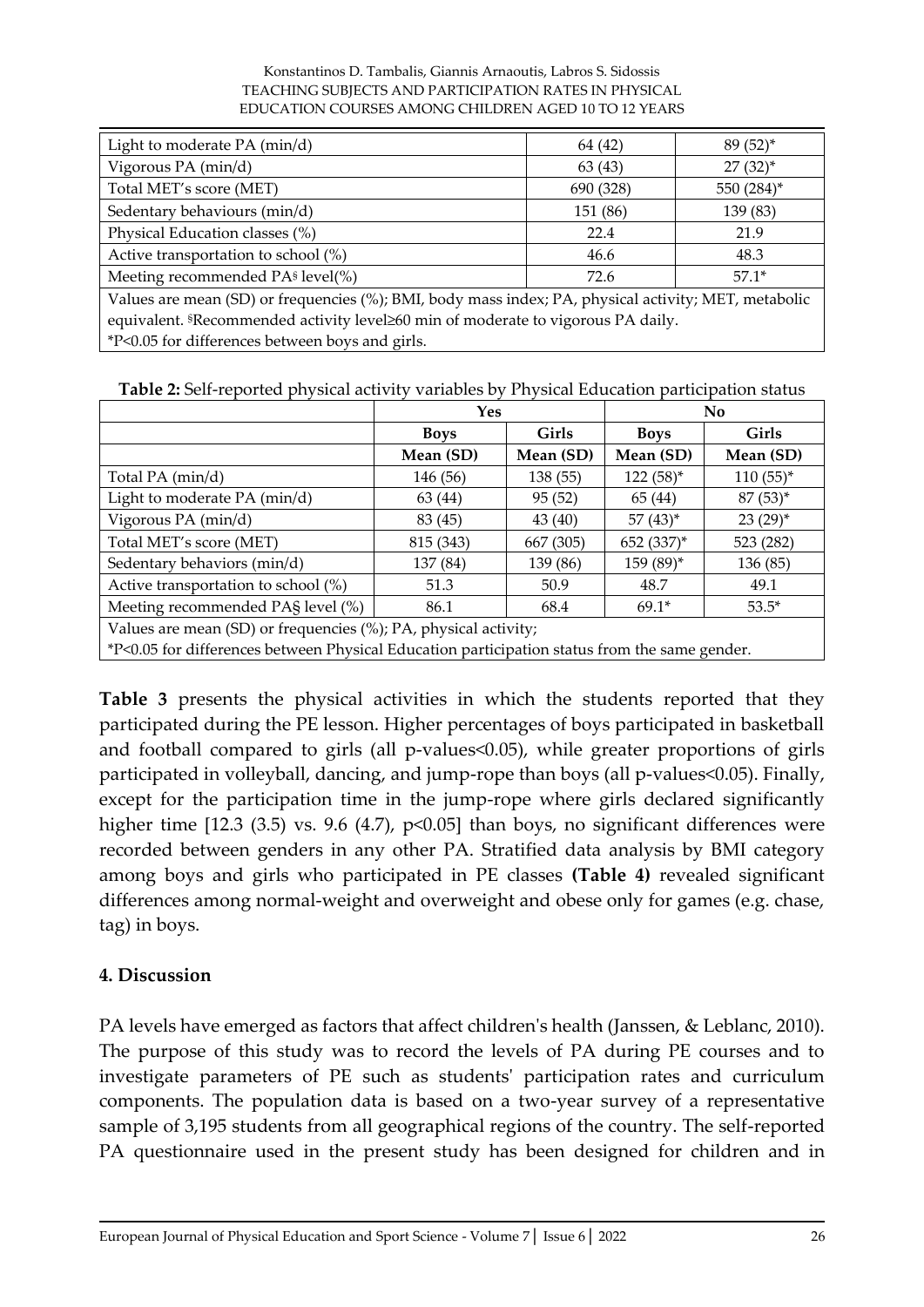comparison, with other similar PA, questionnaires are presented as one of the most reliable (Sirard, & Pate, 2001).

| of Fity sical Education curriculum components by genuer             |                |             |                                  |                |                 |                 |
|---------------------------------------------------------------------|----------------|-------------|----------------------------------|----------------|-----------------|-----------------|
|                                                                     | <b>Boys</b>    |             |                                  | Girls          |                 |                 |
|                                                                     | Participation  | Min/d       | MET/d                            | Participation  | Min/d           | MET/d           |
|                                                                     | $\binom{0}{0}$ |             | $(Mean \pm SD)$ (Mean $\pm SD$ ) | $\binom{0}{0}$ | $(Mean \pm SD)$ | $(Mean \pm SD)$ |
| Exercises (e.g.                                                     |                |             |                                  |                |                 |                 |
| jumping jacks)                                                      | 7.8            | 5.9(1.9)    | 3.0(10.7)                        | 6.6            | 6.3(2.3)        | 2.8(10.1)       |
| Basketball                                                          | 12.5           | 32.4(6.9)   | 25.4 (57.4)                      | $7.6*$         | 31.6(6.1)       | 24.5 (45.6)     |
| Soccer                                                              | 32.1           | 33.7 (12.8) | 70.3(85.8)                       | $5.6*$         | 29.6 (10.9)*    | $57.1~(68.2)^*$ |
| Handball                                                            | 3.6            | 27.3 (13.5) | 25.6 (49.8)                      | 4.5            | 27.2(11.6)      | 24.2 (48.8)     |
| Running/track/field sports                                          | 14.3           | 11.9(12.1)  | 10.7(34.5)                       | 18.5           | 12.7(11.7)      | 12.1 (37.8)     |
| Jump-rope                                                           | 0.6            | 9.6(4.7)    | 3.5(7.5)                         | $3.4*$         | $12.2(5.3)^{*}$ | $5.6(11.0)^*$   |
| Mixed running and walking                                           | 10.2           | 14.7(8.2)   | 11.8(32.1)                       | 13.3           | 14.2 $(8.6)$    | 11.2 (39.8)     |
| Ball-games                                                          | 13.1           | 27.1 (12.2) | 21.8 (49.2)                      | 17.0           | 26.9 (16.7)     | 22.2 (51.3)     |
| Volleyball                                                          | 2.5            | 33.3(8.7)   | 9.3(25.5)                        | $12.9*$        | 32.7(9.6)       | 9.9(32.4)       |
| Gymnastics                                                          | 0.3            | 9.5(3.7)    | 2.1(2.2)                         | 0.9            | 11.9(4.3)       | 2.6(4.9)        |
| Dance                                                               | 1.0            | 16.7(10.7)  | 2.8(9.9)                         | $4.5*$         | 17.6(11.9)      | 2.9(11.1)       |
| Walking                                                             | 9.5            | 13.3(6.6)   | 4.2(18.4)                        | 13.0           | 14.2(7.3)       | 4.4(19.5)       |
| Racket sports                                                       | 0.3            | 2.6(3.7)    | 1.1(1.9)                         | 0.8            | 3.7(4.1)        | 1.4(2.2)        |
| Games (e.g. chase, tag)                                             | 31.6           | 24.8 (12.2) | 40.9(68.8)                       | 34.1           | 23.5(10.9)      | 38.7 (62.3)     |
| Other physical activity                                             | 0.9            | 10.0(3.4)   | 3.3(10.0)                        | 1.2            | 13.5(4.2)       | 3.9(5.1)        |
| MET: Metabolic equivalent; *P<0.05 for differences between genders. |                |             |                                  |                |                 |                 |

| Table 3: Participation rates, time, and Metabolic equivalent |
|--------------------------------------------------------------|
| of Physical Education curriculum components by gender        |

In the current study, the results showed that boys as compared to girls, had higher levels of total and VPA and longer screen time, while a higher percentage of them met the recommended levels of PA  $(≥ 60$  minutes MVPA each day). Regarding the differences in PA levels between the sexes, our results are in line with several studies which showed that boys had higher levels of total and MVPA as compared to girls (Jones et al., 2009; Kriemler et al., 2008; Purslow, Hill, Saxton, Corder, & Wardle, 2008). In addition, surveys in our country among Primary School children add that more boys are involved in MVPA than girls (Magkos et al., 2006; Manios, Kafatos, & Codrington, 1999). Finally, a review study among children from 41 countries (including Greece) showed that girls reported less PA than boys, and also a smaller percentage of girls had reached the recommended PA levels (Haug et al, 2009). Moreover, further analyzes showed that the higher time of LMPA of girls as compared to boys is attributed to the increased time in free games (e.g. hunting, lame), outdoor games (e.g. hidden), and indoor and outdoor work.

The population data in our country (Tambalis et al, 2010) suggest that Greek children are probably the most obese in Europe, while a significant percentage of them do not meet the recommended levels of PA. In addition to the PE course, the school can provide opportunities for PA through breaks, and post-course exercise programs. Because the child spends almost half of the day at school, the state must ensure that children participate at least 30 minutes a day in MVPA during the school day. According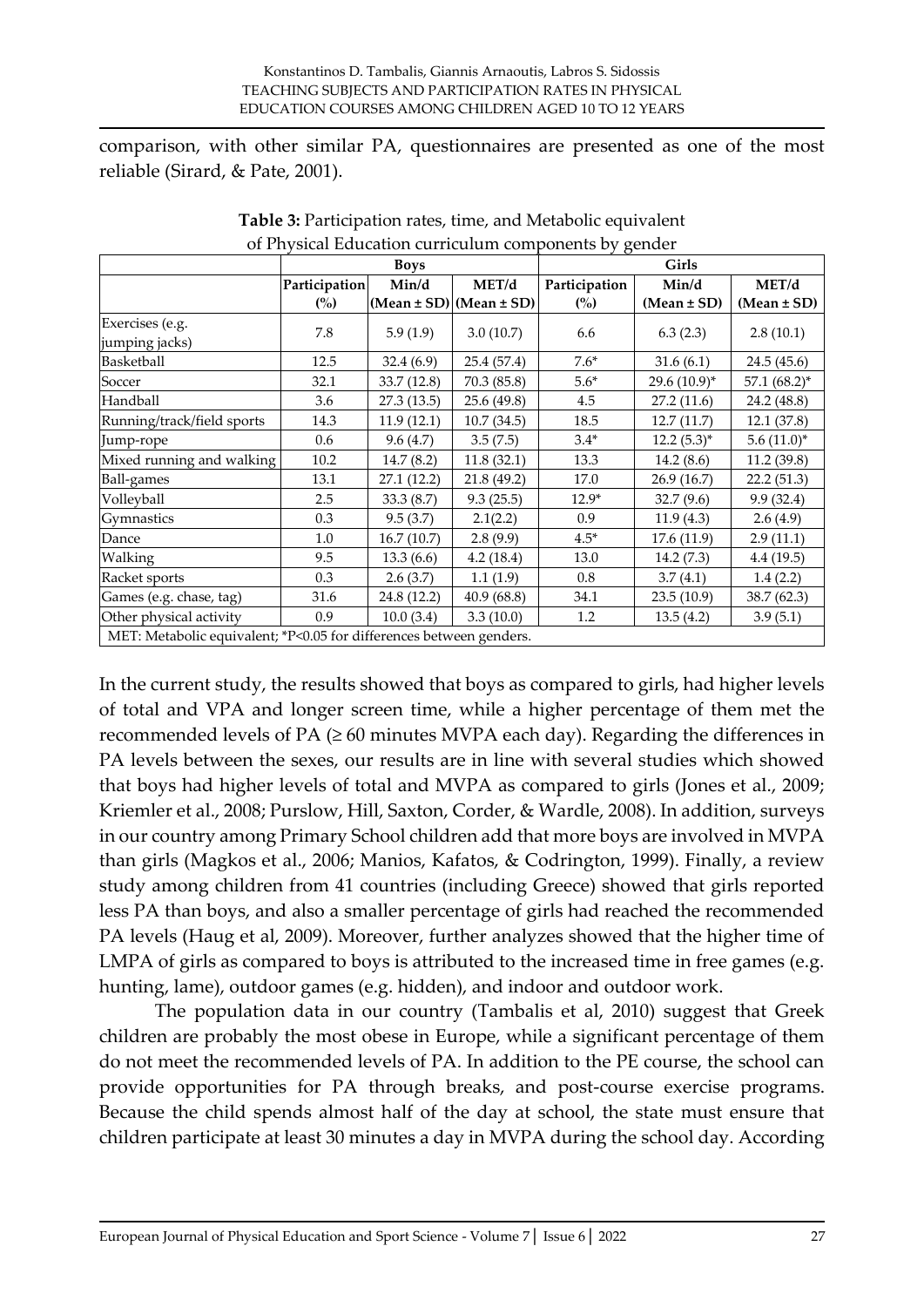to the results of the present research, this time is almost covered if the PE class is included in the school curriculum daily and therefore is unreservedly proposed.

Then, based on scientific findings that report a global decline in the percentage of children who go to school on foot or bicycle and the potential relation of their mode of transport with the total PA (Davison, Werder, & Lawson, 2008) emerged the need to investigate the mode of transfer to the school. The results showed that about 50% of children use an active mode of transport, a finding that is consistent with other researches (Lee et al., 2008; Panter, Jones, van Sluijs, & Griffin, 2010), while no significant differences were found in rates of active transfer between the sexes.

The mean time of sedentary behaviors (screen time) in the present study was about 151 minutes/day for boys and 139 minutes/day for girls. These findings are consistent with a review of 539 studies in young people under the age of 18, which reported that the average screen viewing time ranged from 1.8 to 2.8 hours (Marshall, Gorely, & Biddle, 2006). Similarly, the above findings are in line with a study in our country which, although examining younger children, found that their mean screen viewing time exceeded 1.5 hours (Manios, Kourlaba, Kondaki, Grammatikaki, Anastasiadou, & Roma-Giannikou, 2009).

Furthermore, it seems that there are no significant differences in the time of participation in the various sports activities during PE classes between the two sexes, except for jump-rope, a finding that probably means that when children participate in PE classes follow the same program. The higher participation rates of boys in basketball and football and girls in volleyball and dance are probably due to their free choices which are allowed during the PE course in Greek schools.

In addition, an encouraging finding from the present study was that there were no significant differences in the time of participation in the various sports activities of the PE course among the BMI categories of the students. The above finding clearly shows that in the PE course there are no exclusions or restrictions due to the different physical abilities of the students, but instead, a successful effort is made for equal participation of all students.

Risk factors assessed in this study (PA levels, obesity status, sedentary habits) are likely to contribute to the development of cardiovascular disease in adulthood, and prevention of possible diseases is preferable to start in childhood (Hayman et al., 2007). The above conclusions highlight some suggestions, easy to implement as they apply to all children regardless of gender, weight category, or financial status and the low cost concerning the intended benefit to children's health. For example, an active transfer of children to school could provide an increase in PA time by an average of about 16 minutes (which is the average active transfer time to school). Also, the increase of the teaching hours of the PE course daily with a parallel extension of the schedule could cover the required PA recommendations for good health.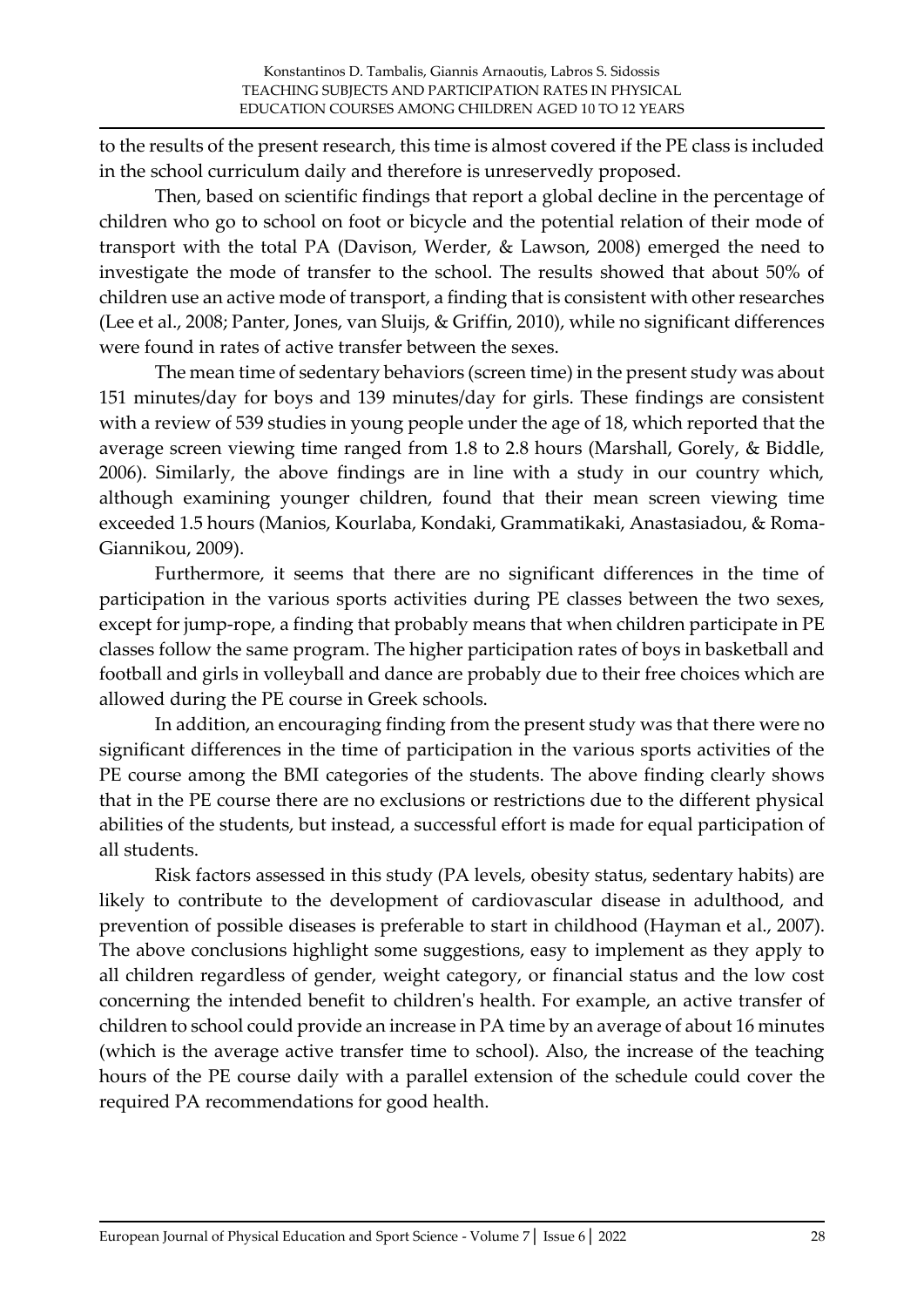|                                                                                     | curriculum components by obesity group and gender<br>Normal-weight | Overweight     | Obese           |  |  |  |
|-------------------------------------------------------------------------------------|--------------------------------------------------------------------|----------------|-----------------|--|--|--|
| <b>Boys</b>                                                                         |                                                                    |                |                 |  |  |  |
| Exercises (e.g. jumping jacks) (min/d)                                              | 6.0(1.9)                                                           | 5.9(1.9)       | 5.8(1.8)        |  |  |  |
| Basketball (min/d)                                                                  | 33.4(6.9)                                                          | 32.4(6.7)      | 30.8(6.4)       |  |  |  |
| Soccer (min/d)                                                                      | 33.5(12.8)                                                         | 33.3(12.1)     | 30.7(11.8)      |  |  |  |
| Handball (min/d)                                                                    | 27.4 (13.5)                                                        | 26.5(12.8)     | 25.5(11.9)      |  |  |  |
| Running/track and field sports (min/d)                                              | 12.1(11.9)                                                         | 10.9(12.2)     | 10.2(11.3)      |  |  |  |
| Jump-rope (min/d)                                                                   | 9.8(4.7)                                                           | 9.1(4.4)       | 8.8(4.1)        |  |  |  |
| Mixed running and walking (min/d)                                                   | 15.0(8.3)                                                          | 14.3(8.0)      | 13.7(7.8)       |  |  |  |
| Ball-games (min/d)                                                                  | 28.0 (12.3)                                                        | 26.7(12.0)     | 27.2(11.2)      |  |  |  |
| Volleyball (min/d)                                                                  | 33.9(8.9)                                                          | 30.9(8.3)      | 31.8(8.5)       |  |  |  |
| Gymnastics (min/d)                                                                  | 9.8(3.8)                                                           | 9.0(3.5)       | 8.3(2.7)        |  |  |  |
| Dance (min/d)                                                                       | 18.1 (10.9)                                                        | 16.3(9.7)      | 16.0(11.7)      |  |  |  |
| Walking (min/d)                                                                     | 14.2(6.7)                                                          | 13.2(6.0)      | 13.7(5.9)       |  |  |  |
| Racket sports (min/d)                                                               | 2.7(3.5)                                                           | 2.6(3.4)       | 2.2(3.0)        |  |  |  |
| Games (e.g. chase, tag) (min/d)                                                     | 25.2(12.0)                                                         | $21.8(12.1)^*$ | 20.6 $(11.4)$ # |  |  |  |
| Other physical activity (min/d)                                                     | 10.8(3.4)                                                          | 11.2(3.1)      | 11.0(2.6)       |  |  |  |
| Girls                                                                               |                                                                    |                |                 |  |  |  |
| Exercises (e.g. jumping jacks(min/d)                                                | 7.0(2.7)                                                           | 5.8(1.9)       | 5.8(1.8)        |  |  |  |
| Basketball (min/d)                                                                  | 33.1(4.9)                                                          | 28.5(3.7)      | 28.1(7.4)       |  |  |  |
| Soccer (min/d)                                                                      | 31.4 (10.8)                                                        | 28.3(11.1)     | 27.4 (13.8)     |  |  |  |
| Handball (min/d)                                                                    | 27.5(11.5)                                                         | 26.4(10.8)     | 26.0(7.9)       |  |  |  |
| Running/track and field sports (min/d)                                              | 14.1 (10.9)                                                        | 11.9(12.2)     | 10.9(11.7)      |  |  |  |
| Jump-rope (min/d)                                                                   | 12.8(5.7)                                                          | 9.6(4.7)       | 9.8(4.9)        |  |  |  |
| Mixed running and walking (min/d)                                                   | 14.7(8.3)                                                          | 13.9 (8.6)     | 13.7(7.8)       |  |  |  |
| Ball-games (min/d)                                                                  | 27.0 (17.3)                                                        | 26.2(16.0)     | 28.8 (17.2)     |  |  |  |
| Volleyball (min/d)                                                                  | 33.2(9.5)                                                          | 31.9(10.3)     | 33.8 (9.7)      |  |  |  |
| Gymnastics (min/d)                                                                  | 12.2(4.0)                                                          | 10.9(3.9)      | 9.8(3.7)        |  |  |  |
| Dance (min/d)                                                                       | 17.9 (11.9)                                                        | 17.6(11.7)     | 17.6(12.0)      |  |  |  |
| Walking (min/d)                                                                     | 14.0 $(6.7)$                                                       | 14.2 (7.6)     | 14.7 (7.9)      |  |  |  |
| Racket sports (min/d)                                                               | 3.6 $(4.0)$                                                        | 3.8(4.4)       | 3.6(4.1)        |  |  |  |
| Games (e.g. chase, tag) (min/d)                                                     | 25.2(11.0)                                                         | 23.3 (10.4)    | 22.6 (10.8)     |  |  |  |
| Other physical activity (min/d)                                                     | 13.8(4.3)                                                          | 13.2(4.1)      | 13.1(4.6)       |  |  |  |
| Values are mean ± SD; *P<0,05 for differences between normal-weight and overweight, |                                                                    |                |                 |  |  |  |
| #P<0,05for differences between normal-weight and obese.                             |                                                                    |                |                 |  |  |  |

#### **Table 4:** Mean time ± SD of Physical Education curriculum components by obesity group and gender

The results of the present study should be evaluated and interpreted carefully about possible confounding factors (energy intake, sexual maturation, etc.), which have not been evaluated. Self-reported PA questionnaires for children are widespread, mainly for their ease of use and low cost, but they are powerless to produce accurate estimates of the type and duration of PA and may not be able to adequately assess PA at home (Warren, Ekelund, Besson, Mezzani, Geladas, & Vanhees, 2010). They are also considered unreliable as a method of calculating the energy cost of PA (Warren et al., 2010). Differences in the level of sexual maturity between the sexes can affect the levels of PA during adolescence (Cumming, Standage, Gillison, & Malina, 2008; Drenowatz,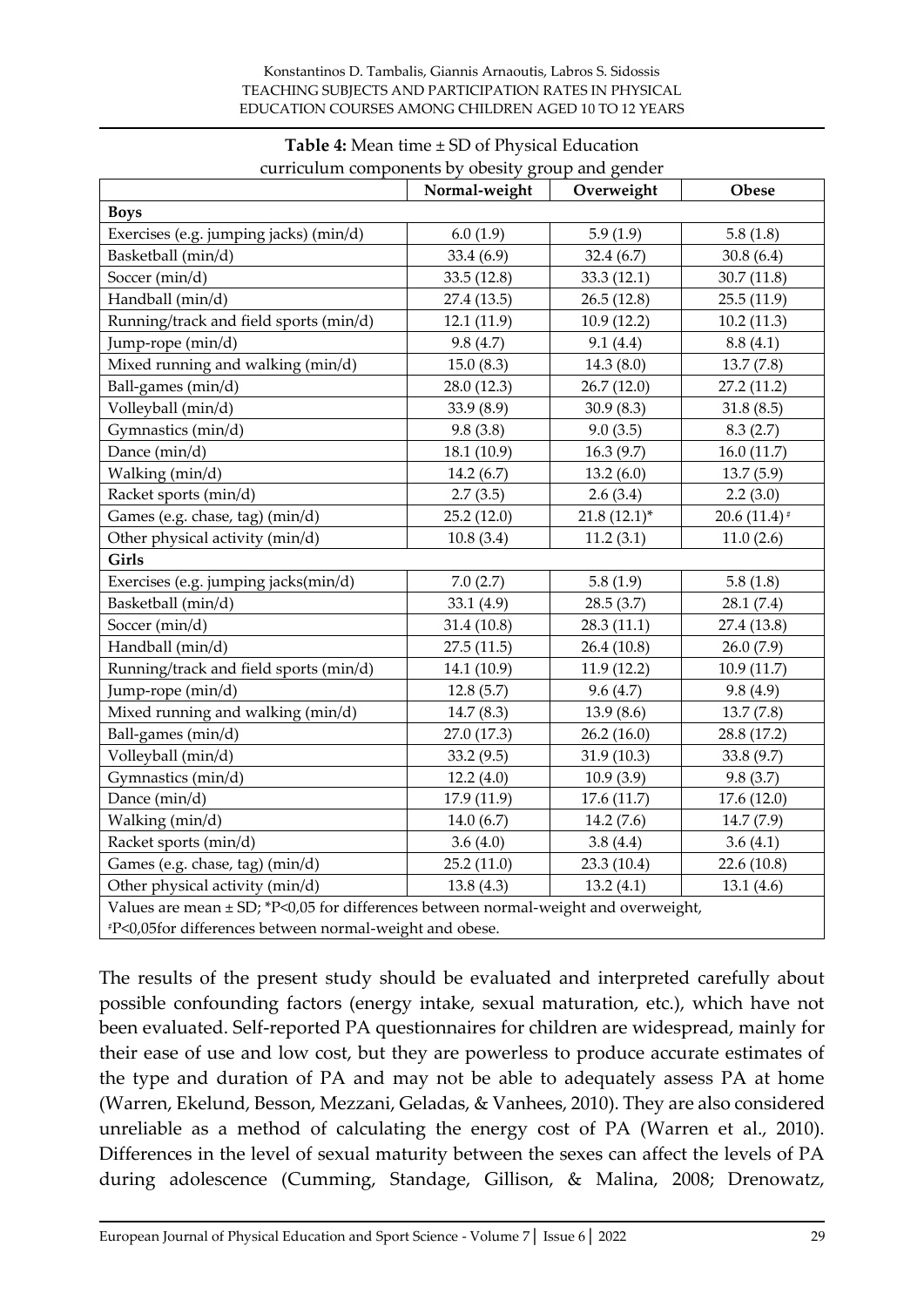Eisenmann, Pfeiffer, Wickel, Gentile, & Walsh, 2010). In the present study, sexual maturity was not assessed and therefore it was not possible to rule out its possible effect on gender differences between sexes. In addition, the research methodology (observational study) cannot create causal correlations, only hypotheses for further investigation.

### **5. Recommendations**

Informing health officials and experts about the levels of PA and sedentary habits of children may help in the development of public health policies, to create in-school or outof-school actions to safeguard the health of children. Specifically, these interventions concern: (a) the increase of the teaching hours of the PE course in all types and classes of schools; (b) the modification of the curricula of PE to place special emphasis on the continuous PA of the students and (c) the creation of the conditions (suitable spaces, security, equipment, etc.), so that students are more physically active during their stay at school.

# **6. Conclusion**

In conclusion, the results of the present study show that gender has a net effect on PA levels at least among children aged 10-12 years. Students who participated in PE classes had higher total PA and VPA and a greater proportion met the current recommendations for PA in comparison with students who didn't participate. Also, during PE classes, boys participated in a greater proportion than girls in basketball and soccer, while, more girls in comparison to boys participated in volleyball, dance, and jump-rope. Stratified data analysis by BMI category among children who participated in PE classes did not reveal significant differences in time participated in PE components among categories. Greek school and PE play an important role in the levels of PA of students which could be further developed with interventions such as increasing the hours of PE.

### **Acknowledgments**

This work was supported by the Graduate Program, Department of Nutrition and Dietetics of Harokopio University, the Hellenic Atherosclerosis Society, and the Hellenic Heart Foundation.

### **Conflict of Interest Statement**

The authors declare no conflicts of interest.

#### **Authors' contribution**

Konstantinos D. Tambalis designed the study, performed the data collection and analysis, and wrote the paper. Giannis Arnaoutis participated in the design of the study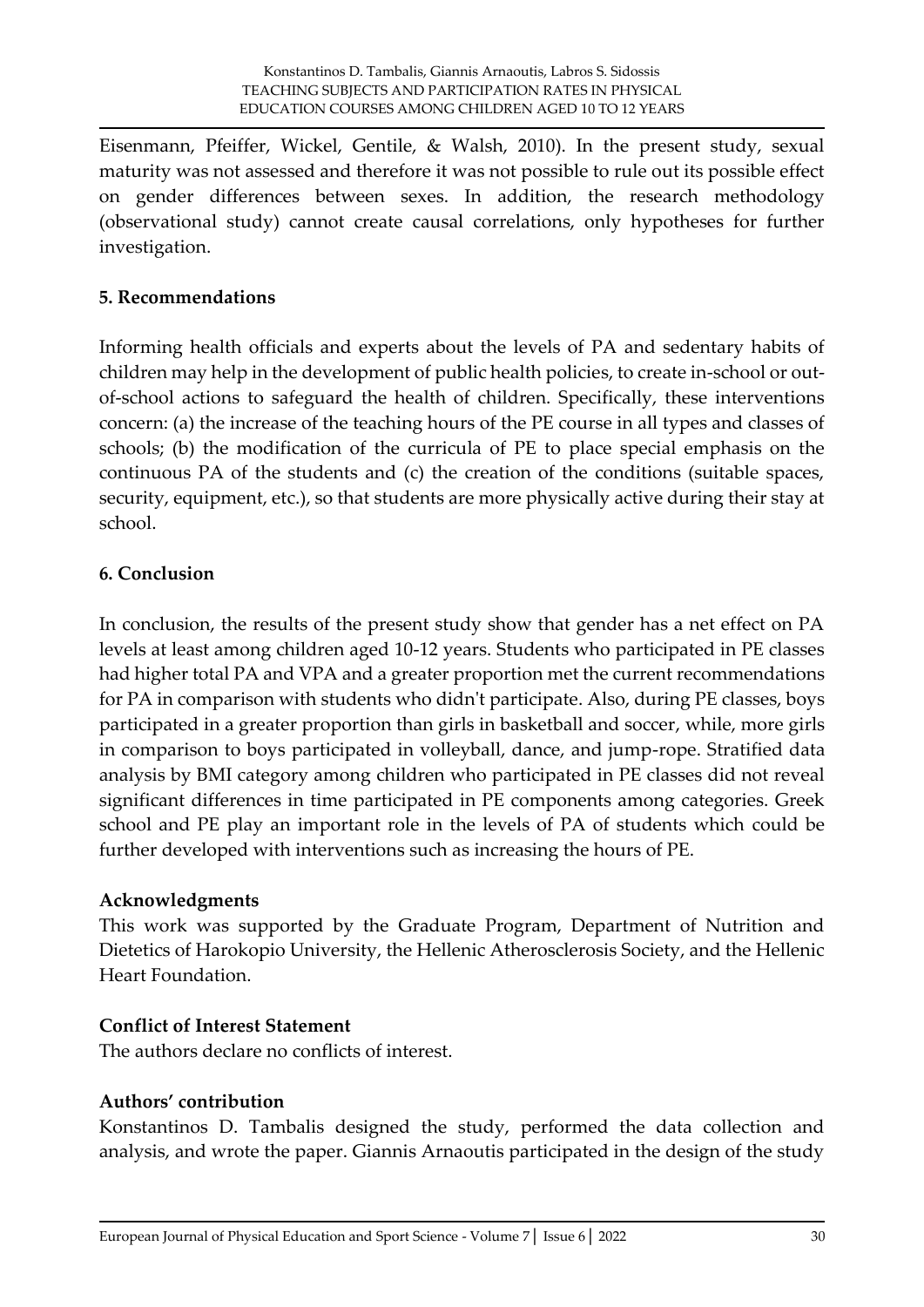and critically reviewed the paper. Labros S. Sidossis was involved in the study design, manuscript writing, and overall supervision of the study.

### **About the Authors**

**Konstantinos D. Tambalis**, **(MSc, MSc, PhD)** is a Teaching and Research Associate at the Department of Nutrition and Dietetics of the Harokopio University in Greece. His research interests are in the areas of Physical Education, epidemiology of exercise and athletic nutrition.

**Giannis Arnaoutis, (MSc, PhD)** is a Teaching and Research Associate at the Department of Nutrition and Dietetics of the Harokopio University in Greece. His research interests are in the areas of athletic nutrition, exercise physiology and exercise performance.

**Labros S. Sidossis (MSc, PhD)** is a Professor at the Department of Kinesiology and Health of the Rutgers University of New Jersey (USA). His research interests are in the areas of metabolism, nutrition and exercise performance.

# **References**

- Ainsworth BE, Haskell WL, Whitt MC, Irwin ML, Swartz AM, Strath SJ, O'Brien WL, Bassett Jr DR, Schmitz KH, Emplaincourt PO, Jacobs Jr DR, Leon AS, 2000. "Compendium of physical activities: an update of activity codes and MET intensities. Medicine and Science in Sports and Exercise 32: 498-504.doi: 10.1097/00005768-200009001-00009
- Blair SN, Brodney S, 1999. Effects of physical inactivity and obesity on morbidity and mortality: current evidence and research issues. Medicine & Science in Sports & Exercise 31: 646-662. doi: 10.1097/00005768-199911001-00025
- Brown DW, Brown DR, Heath GW, Balluz L, Giles WH, Ford ES, Mokdad AH, 2004. Associations between physical activity dose and health-related quality of life. Medicine & Science in Sports & Exercise 36: 890-896.doi: 10.1249/01.mss.0000126778.77049.76
- Bull FC, Al-Ansari SS, Biddle S, Borodulin K, Buman MP, Cardon G, Carty C, Chaput J P, Chastin S, Chou R, Dempsey PC, DiPietro L, Ekelund U, Firth J, Friedenreich CM, Garcia L, Gichu M, Jago R, Katzmarzyk PT, Lambert E, Willumsen JF, 2020. World Health Organization 2020 guidelines on physical activity and sedentary behaviour. British journal of sports medicine 54(24): 1451–1462. doi:10.1136/bjsports-2020-102955
- Cole TJ, Flegal KM, Nicholls D, Jackson AA, 2007. Body mass index cut offs to define thinness in children and adolescents: international survey. BMJ (Clinical research ed.), 335(7612), 194. doi:10.1136/bmj.39238.399444.55
- Cumming SP, Standage M, Gillison F, Malina RM, 2008. Sex differences in exercise behavior during adolescence: is biological maturation a confounding factor? Journal of Adolescence Health 42: 480-485. doi: 10.1016/j.jadohealth.2007.10.005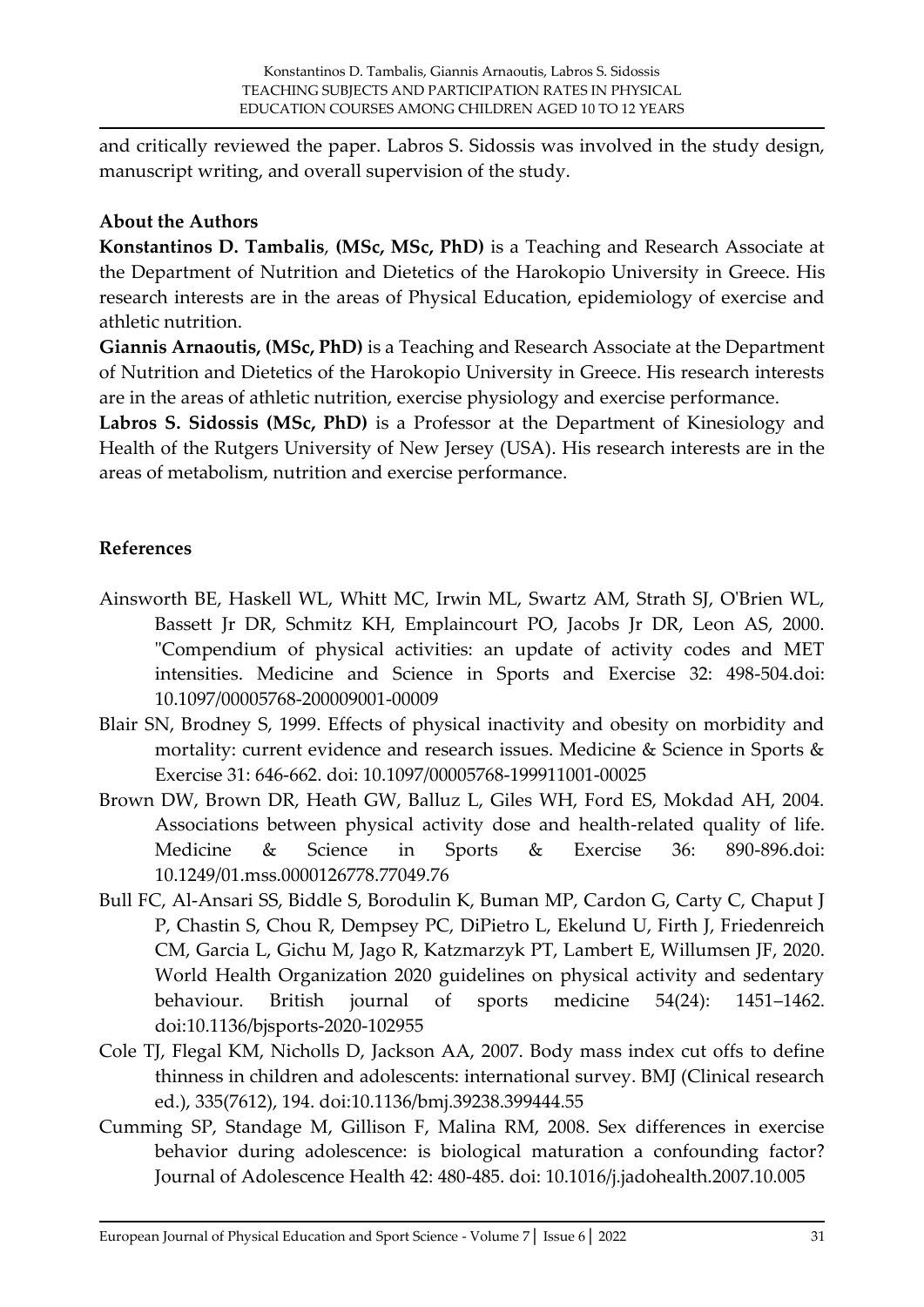- Davison KK, Werder JL, Lawson CT, 2008. Children's active commuting to school: current knowledge and future directions. Preventive Chronic Diseases 5: 100-105.PMCID: PMC2483568
- Drenowatz C, Eisenmann JC, Pfeiffer KA, Wickel EE, Gentile D, Walsh D, 2010. Maturityrelated differences in physical activity among 10- to 12-year-old girls. American Journal ofHuman Biology 22: 18-22.doi: 10.1002/ajhb.20905
- Dwyer T, Coonan W, Worsley A, Leitch D, 2010. An assessment of the effects of two physical activity programmes on coronary heart disease risk factors in primary school children. Australian and New Zealand Journal of Public Health 3(3): 196- 202. doi.org/10.1111/j.1753-6405.1979.tb00254.x
- Dwyer T, Coonan WE, Leitch DR, Hetzel BS, Baghurst RA, 1983. An investigation of the effects of daily physical activity on the health of primary school students in South Australia. International journal of epidemiology 12(3): 308–313. doi.org/10.1093/ije/12.3.308
- Physical activity strategy for the WHO European Region 2016–2025. [https://www.euro.who.int/\\_\\_data/assets/pdf\\_file/0014/311360/Physical-activity](https://www.euro.who.int/__data/assets/pdf_file/0014/311360/Physical-activity-strategy-2016-2025.pdf)[strategy-2016-2025.pdf.](https://www.euro.who.int/__data/assets/pdf_file/0014/311360/Physical-activity-strategy-2016-2025.pdf) Accessed 14 December 2021
- Flouris AD, Bouziotas C, Christodoulos AD, Koutedakis Y, 2008. Longitudinal preventive-screening cutoffs for metabolic syndrome in adolescents. International Journal of Obesity 32: 1506-1512. doi: org/10.1038/ijo.2008.142
- Fogelholm M, 2008. How physical activity can work? International Journal of Pediatric Obesity 3 (Suppl 1): 10-14. doi: 10.1080/17477160801896481
- Gioxari A, Kavouras SA, Tambalis KD, Maraki M, Kollia M, Sidossis LS, 2013. Reliability and criterion validity of the Self-Administered Physical Activity Checklist in Greek children. European Journal of Sports Science 13: 105- 111.doi:10.1080/17461391.2011.606838
- Glenmark B, 1994. Skeletal muscle fiber types, physical performance, physical activity and attitude to physical activity in women and men: A follow-up from age 16-27. Acta Physiologica Scandinavica Supplementum 623: 1–47. PMID: 7942046
- Haug E, Rasmussen M, Samdal O, Iannotti R, Kelly C, Borraccino A, et al., 2009. Overweight in school-aged children and its relationship with demographic and lifestyle factors: results from the WHO-Collaborative Health Behaviour in Schoolaged Children (HBSC) study. International Journal of Public Health 54: 167- 179.doi: 10.1007/s00038-009-5408-6
- Hayman LL, Meininger JC, Daniels SR, McCrindle BW, Helden L, Ross J, Dennison BA, Steinberger J, Williams CL, 2007. Primary prevention of cardiovascular disease in nursing practice: focus on children and youth: a scientific statement from the American Heart Association Committee on Atherosclerosis, Hypertension, and Obesity in Youth of the Council on Cardiovascular Disease in the Young, Council on Cardiovascular Nursing, Council on Epidemiology and Prevention, and Council on Nutrition, Physical Activity, and Metabolism. Circulation 116: 344- 357.doi: 10.1161/CIRCULATIONAHA.107.184595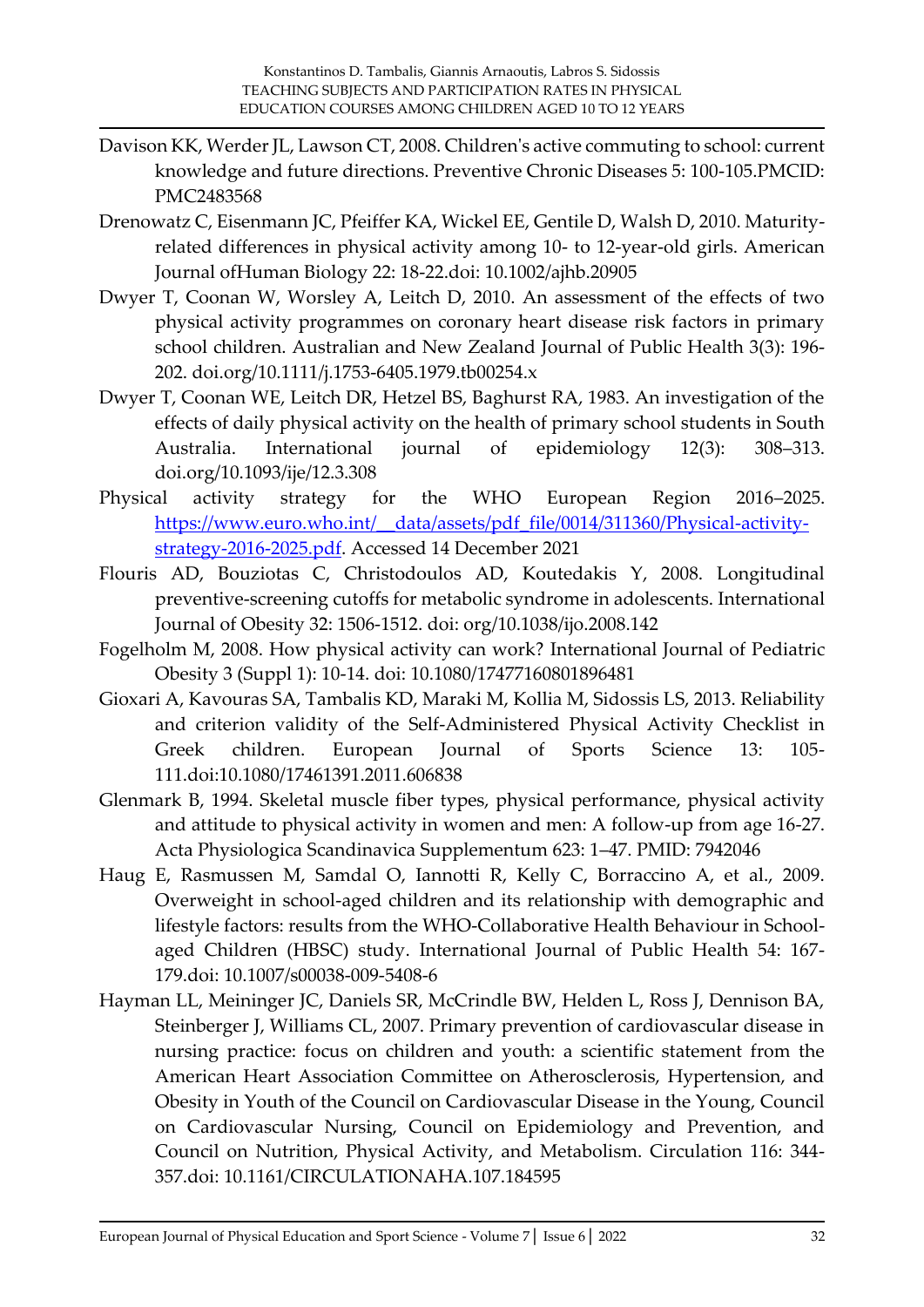- Janssen I, Leblanc AG, 2010. Systematic review of the health benefits of physical activity and fitness in school-aged children and youth. International Journal of Behavioral Nutrition and Physical Activity 7: 40.doi: 10.1186/1479-5868-7-40
- Jones AP, Coombes EG, Griffin SJ, van Sluijs EM, 2009. Environmental supportiveness for physical activity in English schoolchildren: a study using Global Positioning Systems. International Journal of Behavioural Nutrition and Physical Activity 6: 42. doi: 10.1186/1479-5868-6-42
- Koutedakis Y, Bouziotas C, Flouris A, Nelson P, 2005. Longitudinal modelling of adiposity in periadolescent Greek schoolchildren. Medicine & Science in Sports & Exercise 37: 2070-2074. doi: 10.1249/01.mss.0000178099.80388.15
- Kriemler S, Manser-Wenger S, Zahner L, Braun-Fahrländer C, Schindler C, Puder JJ, 2008. Reduced cardiorespiratory fitness, low physical activity and an urban environment are independently associated with increased cardiovascular risk in children. Diabetologia 51: 1408-1415.doi: 10.1007/s00125-008-1067-z
- Lee MC, Orenstein MR, Richardson MJ, 2008. Systematic review of active commuting to school and childrens physical activity and weight. Journal of Physical Activity & Health 5(6): 930-949.doi: 10.1123/jpah.5.6.930
- Magkos F, Piperkou I, Manios Y, Papoutsakis C, Yiannakouris N, Cimponerio A, 2006. Diet, blood lipid profile and physical activity patterns in primary school children from a semi-rural area of Greece. Journal of Human Nutrition and Dietetics 19: 101-112.doi: 10.1111/j.1365-277X.2006.00675.x
- Manios Y, Kafatos A, Codrington C, 1999. Gender differences in physical activity and physical fitness in young children in Crete. Journal of Sports Medicine and Physical Fitness 39: 24–30.PMID: 10230165
- Manios Y, Kourlaba G, Kondaki K, Grammatikaki E, Anastasiadou A, Roma-Giannikou E, 2009. Obesity and television watching in preschoolers in Greece: the GENESIS study. Obesity 17: 2047-2053.doi: 10.1038/oby.2009.50
- Marshall SJ, Gorely T, Biddle SJ, 2006 A descriptive epidemiology of screen-based media use in youth: a review and critique. Journal of adolescence 29(3): 333-49. doi: 10.1016/j.adolescence.2005.08.016
- Panter JR, Jones AP, van Sluijs EM, Griffin SJ, 2010. Attitudes, social support and environmental perceptions as predictors of active commuting behaviour in school children. Journal of Epidemiology and Community Health 64: 41-48.doi: 10.1136/jech.2009.086918
- Purslow LR, Hill C, Saxton J, Corder K, Wardle J, 2008. Differences in physical activity and sedentary time in relation to weight in 8-9 year old children. International Journal of Behavioral Nutrition and Physical Activity 5: 67-69.doi: 10.1186/1479- 5868-5-67
- Sallis JF, Strikmiller PK, Harsha DW, Feldman HA, Ehlinger S, Stone EJ, Williston J, Woods S, 2006. "Validation of interviewer- and self-administered physical activity checklists for fifth grade students". Medicine and Science in Sports and Exercise 28: 840-851. doi: 10.1097/00005768-199607000-00011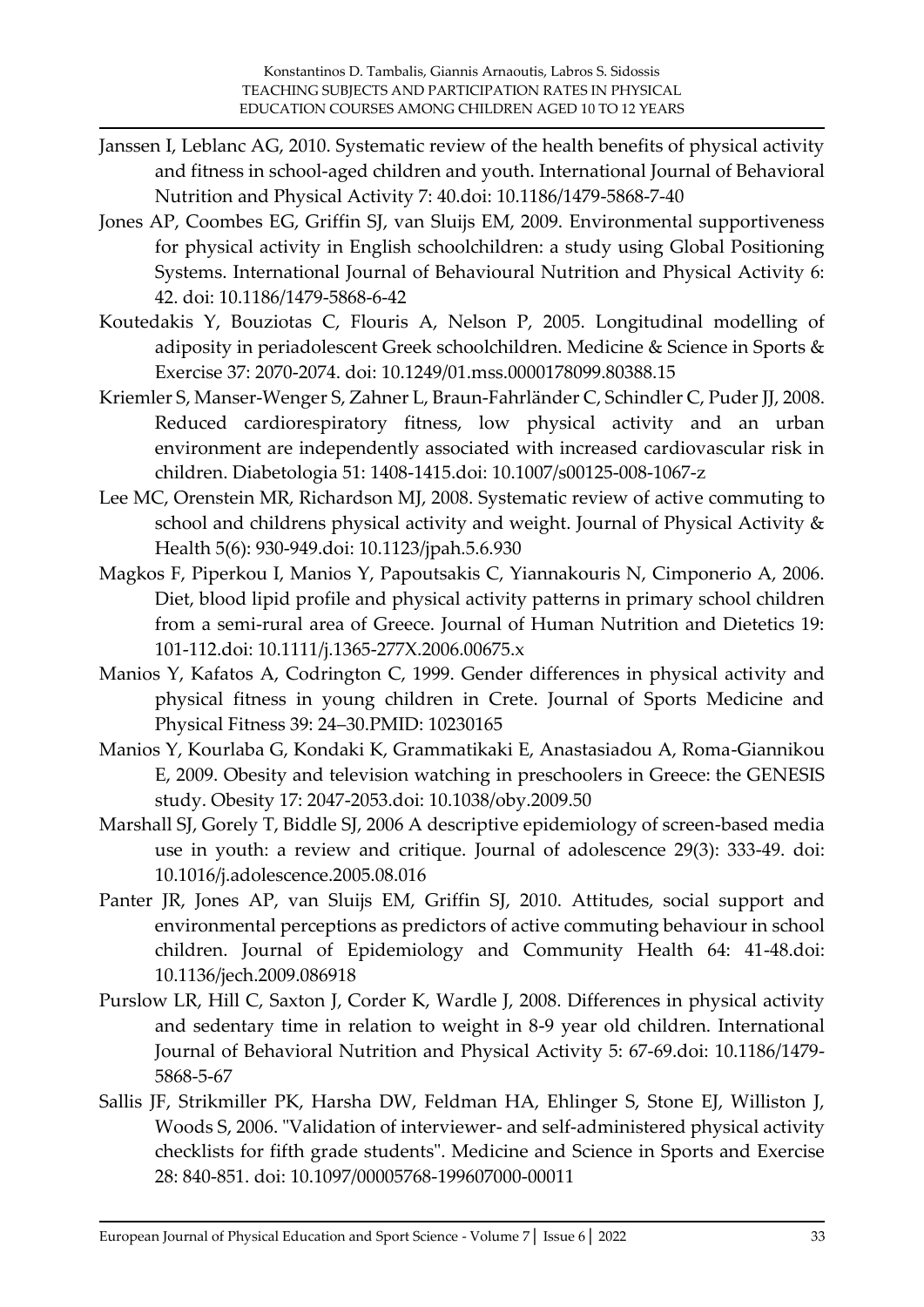- Services HS. Demographic, economic and household data (Volume V), 2001. Available from: [http://www.statistics.gr/portal/page/portal/ESYE.](http://www.statistics.gr/portal/page/portal/ESYE) Accessed 21 December 2021.
- Sirard JR, Pate RR, 2001. Physical activity assessment in children and adolescents. Sports Medicine 31: 439-454. doi: 10.2165/00007256-200131060-00004
- Tambalis KD, Panagiotakos DB, Kavouras SA, Kallistratos AA, Moraiti IP, Douvis SJ, Toutouzas PK, Sidossis LS, 2010. Eleven-year prevalence trends of obesity in Greek children: first evidence that prevalence of obesity is leveling off. Obesity (Silver Spring) 18(1):161-6. doi: 10.1038/oby.2009.188
- Telama R, Yang X, Laakso L, Viikari J, 1997. Physical activity in childhood and adolescence as predictor of physical activity in young adulthood. American Journal of Preventive Medicine 13(4): 317–323. PMID: 9236971
- Trudeau F, Laurencelle L, Tremblay J, Rajic M, Shephard R, 1999. Daily primary school physical education: Effects on physical activity during adult life. Medicine and Science in Sports and Exercise 31(1):111-117. doi: 10.1097/00005768-199901000- 00018
- Tudor-Locke C, Ainsworth BE, Popkin BM, 2001. Active commuting to school: an overlooked source of children's' physical activity? Sports Medicine 31: 309-313.doi: 10.2165/00007256-200131050-00001
- US Department of Health and Human Services, US Department of Education 2020. Promoting Better Health for Young People Through Physical Activity and Sports. U.S Department of Health and Human Services. 2008. Guidelines for Physical Activity for Americans. [http://www.health.gov/PAGuidelines.](http://www.health.gov/PAGuidelines) Accessed 22 December 2021.
- Warren JM, Ekelund U, Besson H, Mezzani A, Geladas N, Vanhees L, 2010. Assessment of physical activity - a review of methodologies with reference to epidemiological research: a report of the exercise physiology section of the European Association of Cardiovascular Prevention and Rehabilitation. European Journal of Cardiovascular Prevention & Rehabilitation 17: 127-139.doi: 10.1097/HJR.0b013e32832ed875